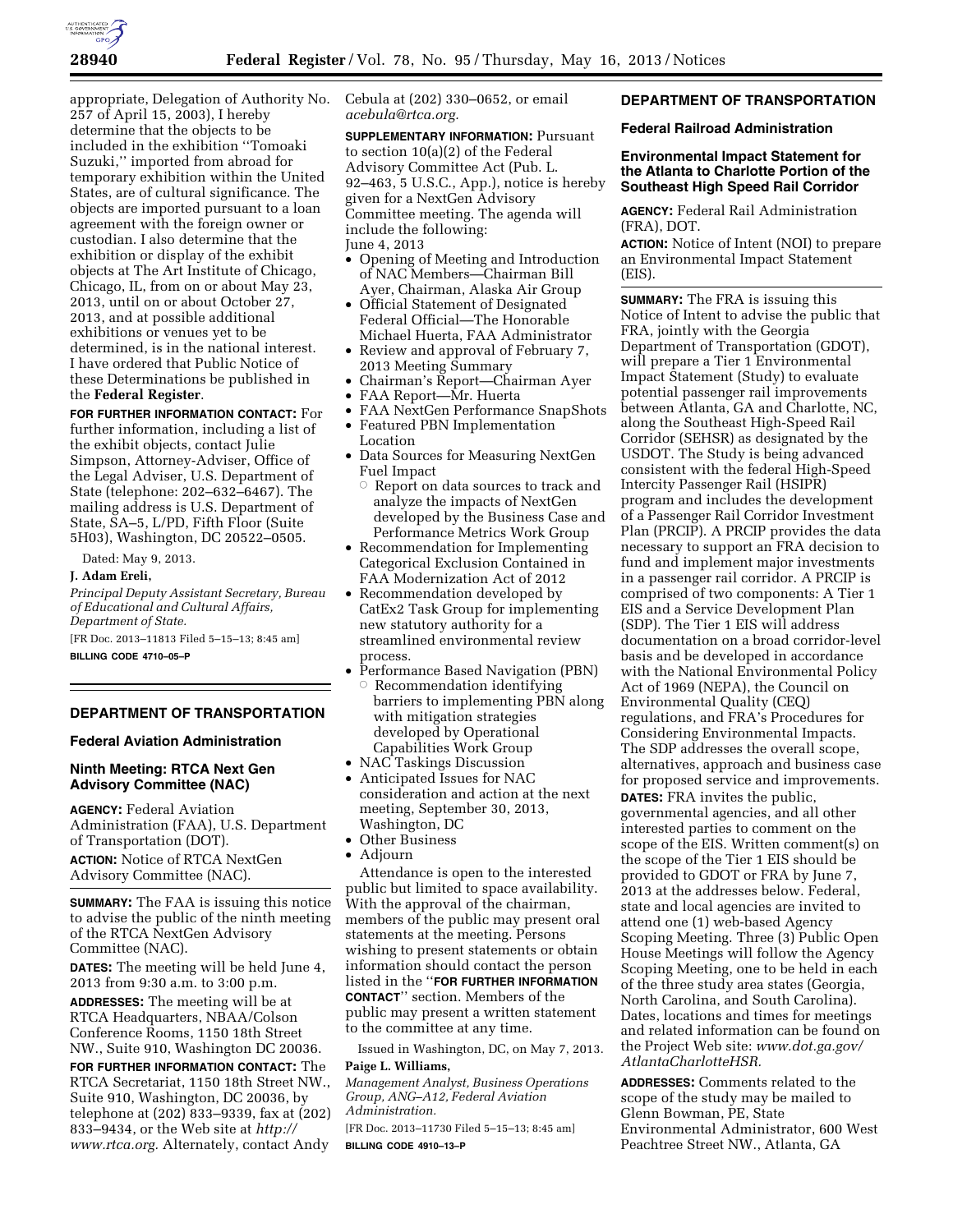30308, telephone (404) 631–1101, *[gbowman@dot.ga.gov,](mailto:gbowman@dot.ga.gov)* or to John Winkle, FRA, 1200 New Jersey Avenue SE., Washington, DC 20590, telephone (202) 493–6067, *[john.winkle@dot.gov](mailto:john.winkle@dot.gov)*. If a member of the public wishes to participate and cannot attend the public open house meetings, and does not have access to the Internet, they can request an informational package and comment form by contacting Glenn Bowman at the above address, or directly at (404) 631–1101 or John Winkle at the above address.

# **FOR FURTHER INFORMATION CONTACT:** John Winkle, FRA, 1200 New Jersey Avenue SE., Washington, DC 20590, telephone (202) 493–6067, *[john.winkle@dot.gov](mailto:john.winkle@dot.gov)*.

Information and documents regarding the environmental review process will be made available through the following Web site: *[http://www.dot.ga.gov/](http://www.dot.ga.gov/AtlantaCharlotteHSR)  [AtlantaCharlotteHSR](http://www.dot.ga.gov/AtlantaCharlotteHSR)*.

**SUPPLEMENTARY INFORMATION:** As part of the Tier 1 EIS, FRA will establish and evaluate a range of reasonable corridorlevel Alternatives that terminate in Atlanta, GA and connect to the SEHSR corridor in the Charlotte, NC metropolitan area. The alternatives will also include a No Build Alternative. The No Build Alterative consists of already planned transportation improvements to the corridor, but would not advance any Build Alternative to implement highspeed rail. Build Alternatives will consist of an array of passenger rail alternatives, including the use of existing rail facilities and new facilities. Through previous studies, FRA has identified three possible corridors for evaluation as part of the Tier 1 EIS and SDP: The existing Norfolk Southern rail corridor, the existing I–85 corridor, and a general Greenfield corridor. FRA may also consider other reasonable alternatives.

FRA is issuing this NOI to alert the public and agencies about the preparation of the Tier 1 EIS and associated SDP, to solicit public and agency input into the development of the scope of the Tier 1 EIS, and to advertise that public outreach activities conducted by FRA and GDOT will be considered in preparation of the Tier 1 EIS. To ensure that significant issues are identified and considered, interested parties are invited to comment on the proposed scope of environmental review, purpose and need, alternatives to be considered, environmental effects to be considered and evaluated, and methodologies to be used for evaluating effects.

#### **I. Environmental Review Process**

The Tier 1 EIS will be developed in accordance with the CEQ regulations (40 CFR part 1500 *et. seq.*) for implementing NEPA (42 U.S.C. 4321 *et. seq.*), and FRA's Procedures for Considering Environmental Impacts (64 CFR part 101). The Study will consider passenger rail alternatives that could include the use of interstate right-of-way and thus the Tier 1 EIS will follow the USDOT Order 5610.1C; Federal Highway Administration (FHWA) environmental impact and related procedures (23 CFR part 771); USDOT, FHWA Advisory T6640.80, Guidance for Preparing and Processing Environmental Documents and Section 4(f) documents; Federal-Aid Policy Guide 23 CFR parts 770, 772, 777; Safe, Accountable, Flexible, and Efficient Transportation Equity Act—A Legacy for Users (SAFETEA–LU); Moving Ahead for Progress in the 21st Century Act (MAP–21); and other applicable state and federal regulations.

The Study involves a federal undertaking with the potential to affect historic properties. As such, it is subject to the requirements of Section 106 of the National Historic Preservation Act of 1966 (NHPA) (16 U.S.C. 470(f)). In accordance with regulations issued by the Advisory Council on Historic Preservation (36 CFR part 800), FRA intends to coordinate compliance with Section 106 of the NHPA with the preparation of the Tier 1 EIS, beginning with the identification of consulting parties through the scoping process, in a manner consistent with the standards set out in 36 CFR 800.8. The Tier 1 EIS will comply with the 1990 Clean Air Act Amendments, Executive Order 12898 (Federal Actions to Address Environmental Justice in Minority and Low-Income Populations), Executive Order 11990 (Protection of Wetlands), and other applicable federal laws, rules, and regulations.

FRA and GDOT will use a tiered process, as provided for in 40 CFR 1508.28, in the completion of the environmental review. ''Tiering'' is a staged environmental review process applied to environmental reviews for complex projects. The Tier 1 EIS will address the first tier of broad corridor issues and alternatives. Subsequent project-level second tier NEPA evaluations will analyze site-specific projects based on the decisions made at the Tier 1 Level. The Tier 1 NEPA assessment will result in an EIS with the appropriate level of detail for corridor decisions and will address broad overall issues of concern, including but not limited to:

• Articulation and confirmation of the purpose and need for the proposed action;

• Definition of the study area appropriate to assess reasonable alternatives;

• Identification of a comprehensive set of goals and objectives for the corridor in conjunction with stakeholders. These goals and objectives will be crafted to allow comprehensive evaluation of aspects of the action necessary to achieve the goals, including train operations, vehicles, and infrastructure;

• Identification of the range of reasonable alternatives to be considered, consistent with the current and planned use of the corridor and the existing services within and adjacent to the study area, including changing the existing rail corridor from one track to two tracks, considering a fully gradeseparated route, considering an alternative ''greenfield corridor'' between Atlanta and Charlotte, and considering a no build alternative;

• Development of alternative screening evaluation criteria to identify alternatives that meet the need and purpose of the proposed action;

• Identification of the general alignment(s) of the reasonable alternatives;

• Identification of the infrastructure and equipment investment requirements for the reasonable alternatives;

• Identification of the operational changes required for the reasonable alternatives;

• Description of the corridor-level environmental impacts associated with the proposed changes in passenger rail train frequency, speed, and on-time performance;

• Characterization of the corridorlevel environmental consequences of the reasonable alternatives;

• Evaluation and consideration of the potential for environmental impacts associated with the reasonable alternatives;

• Identification of a preferred alternative for a corridor route alignment;

• Development of an incremental investment approach for evaluation of corridors;

• Establishment of independent actions and Tier 2 projects to implement the proposed action and maintain a state of good repair; and

• Establishment of appropriate timing and sequencing of Tier 2 projects.

The Tier 1 EIS will address broad corridor-level issues and alternatives for passenger rail development in the corridor. Subsequent, Tier 2 environmental reviews will be